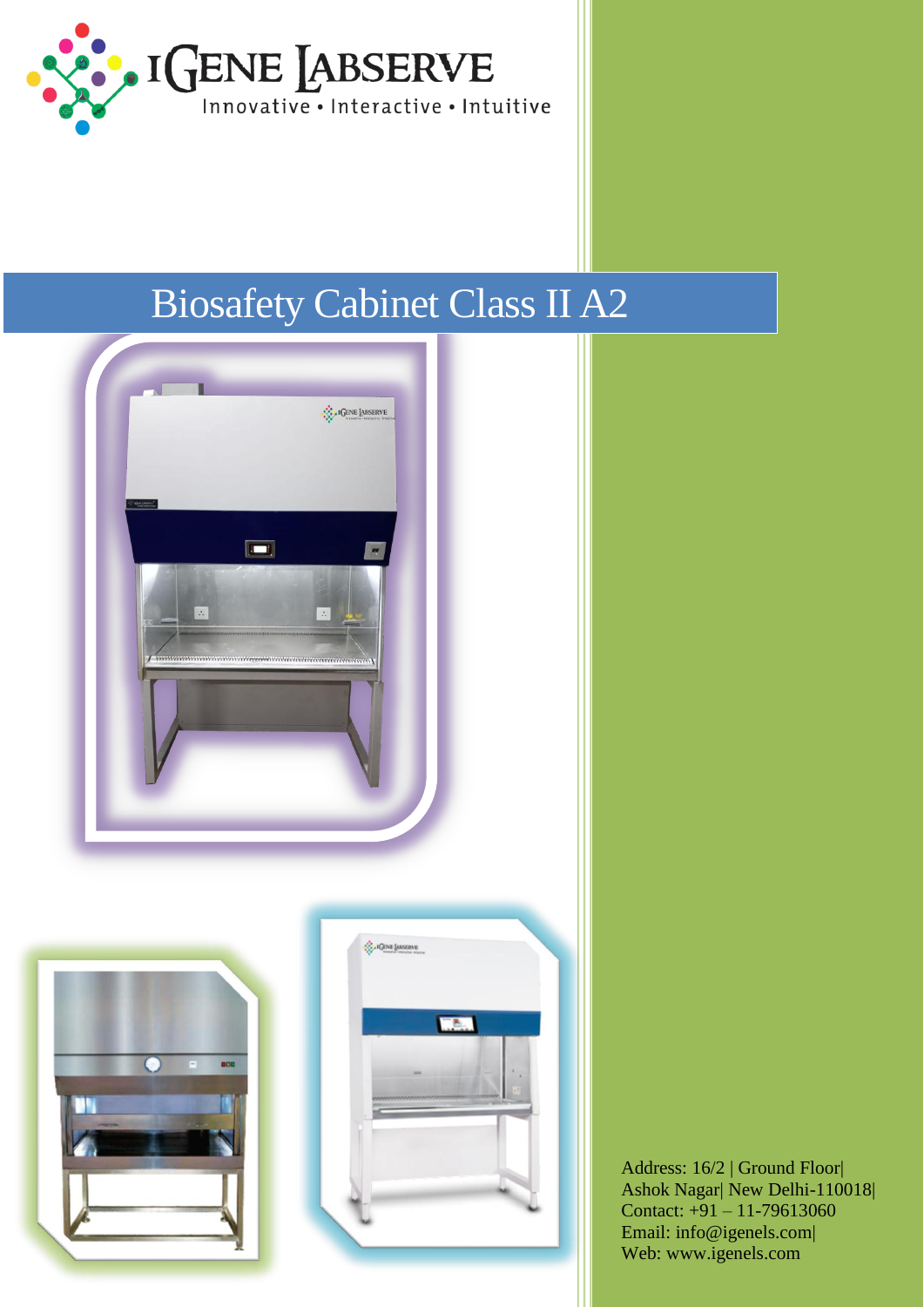

# **Specifications**

Biosafety Cabinets are specialized workstations widely used in clinical, pharmaceutical, life science and industrial laboratories where experiments need highly contaminant free environment. Also known as biological safety cabinets and biohazard safety cabinets, these are made in three different class types such as Class 1, Class 2 and Class 3; in which Class 2 is widely used in microbiology laboratories because it provides protection to both product as well as personal. It is biosafety level factor which decides which BSC should be used in laboratory. These cabinets are considered safer than other clean benches because such BSCs effectively eliminate risks to operator / staff, samples and the environment from pathogenic biological agents (PBA) and microorganisms responsible for spreading airborne infection.

#### Types

There are three types of class 2 biosafety cabinets are made. It is the type of work which decides which class 2 BSC should be used in laboratory. Below is short description about all types:

- $\ddot{\mathcal{L}}$  Type A2: recirculate approximately 70% air and 30% exhaust
- $\hat{\mathcal{F}}$  Type B1: recirculate approximately 30% air and 70% exhaust
- $\hat{\mathcal{L}}$  Type B2: Does not recirculate but exhaust 100% air

### Construction

These cabinets are ergonomically designed to provide long service life. Only thick metal sheets and pipes are used in construction so that you may get the finest and safest Biosafety Cabinet in the market today. There are three different MOC used.

- Complete Stainless Steel 304 / 316
- Inner Stainless Steel, Outer Mild Steel
- Stainless Steel bench, rest mild Steel

Address: 16/2 | Ground Floor| Ashok Nagar| New Delhi-110018| Contact: +91- 11-79613060| Email: info@igenels.com| Web: www.igenels.com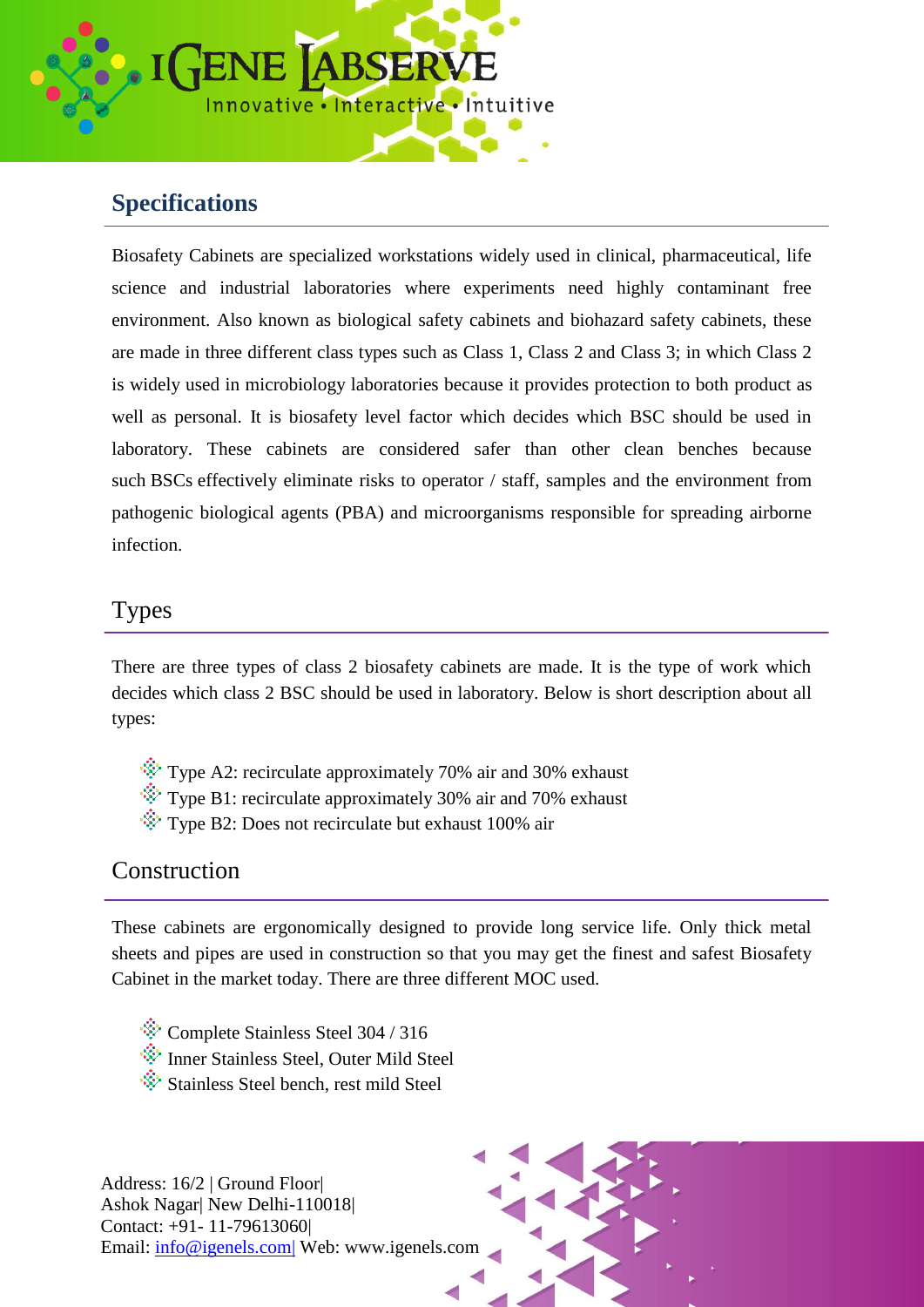

## Air Circulation

In order to minimize spread of airborne bacterial and viral organisms, the use of filter is crucial; therefore, we use 99.97% efficiency HEPA filters for particle size 0.3 microns in our biological class 2 type A2 safety cabinets. These air filters are of reputed brands in the market, economical in price and easy replaceable. ISO 5 / Class 100 quality, supply and exhaust through HEPA filters are done. Inflow velocity remains approx. 105 fpm (0.5 m/sec), while down flow velocity remains approx. 55 fpm (0.3 m/sec). 70 % air is re-circulated and 30% exhaust.

### Standard Accessories

Our Biosafety cabinets are fitted with fluorescent lights outside working zone. UV lamps are fitted inside working zone in such a way that the operator cannot see them directly. An hour meter is connected to UV lamp. Electrical sockets are fitted to run any instrument under the working area; in addition, service fixtures for air, gas, vacuum and water are fitted on demand

*We also manufacturer biosafety cabinets class 2 type B1 and B2*

## Technical Specifications

| <b>Sizes Available</b>                              | 2ft, 3ft, 4ft, 5ft and 6 ft                                                                               |  |  |
|-----------------------------------------------------|-----------------------------------------------------------------------------------------------------------|--|--|
| <b>Construction</b>                                 | SS 304/316/Powder coated MS or GI sheet                                                                   |  |  |
| <b>Work top</b>                                     | SS 304/316                                                                                                |  |  |
| <b>Controller</b>                                   | ON/Off switches for Cabinet, Light & Blower                                                               |  |  |
| <b>Air filtration</b>                               | HEPA filter 99.99% efficiency                                                                             |  |  |
| <b>Air recirculation</b>                            | 70% recirculation and 30% exhaust                                                                         |  |  |
| <b>Airflow</b><br><b>Average</b><br><b>Velocity</b> | Inflow: Minimum $0.45 \text{ m/s}$ (90 FPM) at 8" front opening<br>Down flow: $0.30 \text{ m/s}$ (65 FPM) |  |  |

Address: 16/2 | Ground Floor| Ashok Nagar| New Delhi-110018| Contact: +91- 11-79613060| Email: info@igenels.com| Web: www.igenels.com